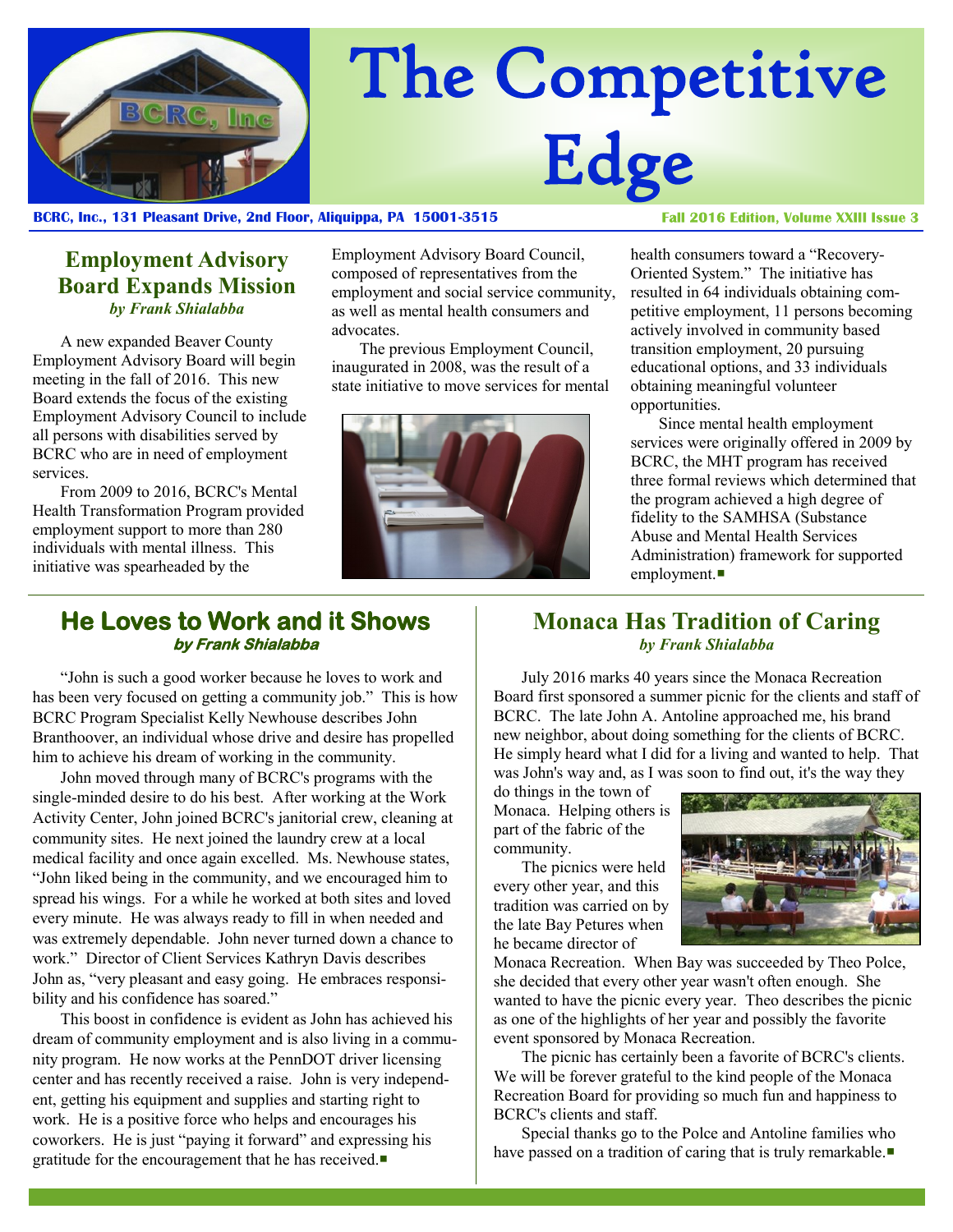## **While Sheriff Retires, Her Spirit Remains** *by Frank Shialabba*



 There is only one "sheriff" at BCRC, and after 14½ years of faithful service she has turned in her badge. Gloria Beighey, BCRC secretary/receptionist extraordinaire retired in August 2016. She was given the name "the sheriff" for the way she directed phone calls and traffic in the reception area with her own brand of skill and good humor.

Gloria has made many friends and

well-wishers who will miss her dearly. She truly embodied the spirit of welcoming that is so important to BCRC's mission. Her supervisor, Sue Leiper, states, "Gloria greeted every person with such a warm and genuine welcome. She kept track of so many different things, and could answer just about any question." Gifts Delivered Coordinator Susan Hill had high praise for Gloria. She states, "I will miss the resounding joy of her laughter, the tender kindness of her heart and the awesome 'Glo' of her personality." Pat Tengeres, another member of BCRC's secretarial staff, feels that "we made a good team because we counted on each other. She was very dependable and easy to work with."

Visitors and coworkers, alike, found Gloria very easy

#### BCRC Staff Present at Learning Institute *by Frank Shialabba*

Approximately 400 people attended the 2016 Care Learning Institute from June 20 to 22 at Penn State where Maureen Hawk, BCRC's Director of Youth Services, and Susan Smith, CAPS Program Specialist, were asked to deliver a presentation. The Institute was sponsored by the PA System of Care Partnership, funded by SAMHSA (Substance Abuse & Mental Health Services Administration).

The conference strived to motivate youth across Pennsylvania to get involved in decision making regarding their "care, social and public policy and leadership."

BCRC was asked by Kim Hall, Project Director of Helping BC SCORES Grant, to present because BCRC's School to Work program represents a model for incorporating the System of Care approach.

Some key components of System of Care are that services are youth and family driven, culturally and linguistically competent, and community based.

Josh Richard and Ben Biggs, two program participants, enhanced the presentation by sharing their own personal experiences.

Also attending were Sydney Smith, representing Beaver Falls, and Julianna Hawk, representing Freedom. The two young ladies were receiving training in preparation for the launch of a countywide, student-led program in Beaver County to make youth more aware of mental health issues, and helping them develop a voice to make service providers and county officials aware of the needs of youth in our area.

#### Joe Made Spirits Soar *by Frank Shialabba*

Joseph Johnston, a faithful employee of BCRC for 26 years, was loved by friends and coworkers alike and he, in turn, found ways to brighten their lives. Joe passed away on July 25, 2016 at the age of 47.

Joe was a member of the Production Center . He enjoyed his fellow workers at the Production Center, especially his job coach Tricia Sarver. He is

to be around as she helped them start their day with a smile. Coworkers Frank Sniezek and Kim Hildman feel that, "We looked forward to coming to work because we knew that Gloria would be there to greet us and make our morning fun." Program Specialist Cindy Kirkpatrick believes that "Gloria loved to laugh and that spirit was infectious. She had a positive word for everyone." Former coworker Frank Shialabba feels that, "I always looked forward to sharing a laugh with Gloria. Her positive spirit was a precious gift to everyone." That gift was cherished by her good friend, Job Coach Sue Middleman, who "will miss mornings and lunch time spent together and Gloria's contagious laugh. She is the 'go to person' when you need an answer; she was always ready to help and spread happiness to everyone."

Gloria also brought joy to BCRC's clients. Director of Client Services Kathy Davis praised Gloria for "her genuine affection for the clients. She loved all of the clients and truly enjoyed her time with them. She knew every client by name and she never failed to make them laugh. She loved to see the School to Work students as they returned from the community, and they always knew that she was happy to see them."

Gloria Beighey," the sheriff" will always hold a special place in the hearts of BCRC's clients and staff. While she will no longer be at her familiar station in the reception area, her positive spirit is something that we will keep with us forever.

> remembered by Ms. Sarver as "someone with a quick smile and a wonderful sense of humor." She states that Joe came to work faithfully during a serious and extended illness. She recalls one occasion when his mother encountered road construction, but Joe asked his mother to find another way to get to work. "He loved to work and I think it was a great comfort to him during his illness," she says. He loved to do box assembly and he even had a job, "Joe's job," that was named after him. Joe's tenacity earned him the Employee of the Month for June, 2016 (pictured on last page). Director of Client Services, Kathryn Davis feels that, "coworkers marveled at Joe's continued desire to work during his illness, and he set an example for all."

> Joe's favorite places to be were at work and helping to coach his beloved Potter-Raccoon Red Devil midget football team. He also loved classic rock music, and he was adept at identifying the oldies. Music made his spirits soar and Joe's sense of fun lifted the hearts of many. Doves were set free at Joe's memorial service, symbolic of the indomitable spirit of our beloved friend, Joe Johnston.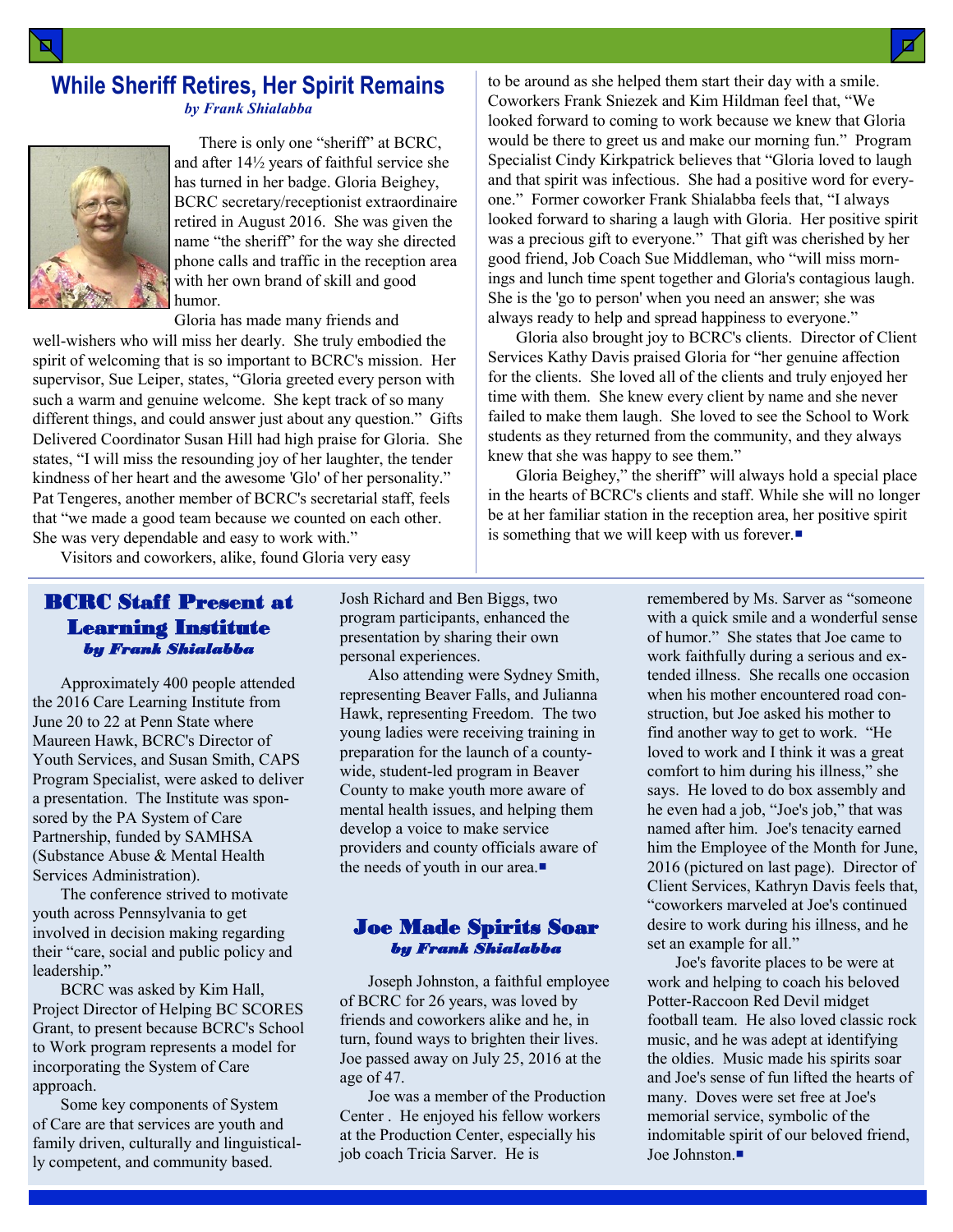# 2-1-1 Referral Service Available in Beaver County

*by Bonnie Boguszewski*

The 2-1-1 service is a free, national resource directory striving to connect people with agencies and supports they need. There are different ways for people to take advantage of 2-1-1; the most common way is to call 2-1-1 or the toll-free number (888)553-5778, which is accessible 24/7. Those calling have the assurance of confidentiality. Additionally, those seeking support can use the national 2-1-1 website to search for local agencies and programs in their areas.

In 2014, 2-1-1 began serving Southwestern Pennsylvania, currently serving 11 counties: Allegheny, Armstrong, Beaver, Butler, Fayette, Greene, Indiana, Lawrence, Mercer, Washington, and Westmoreland. Resource navigators refer people to specific services in the areas of programs to help their family, volunteer opportunities, help for an elderly friend or relative, after school programs, job training, child care, and more. On the local 2-1-1 website, [http://pa211sw.org/,](http://pa211sw.org/) people can electronically chat with resource navigators between the hours of 8:30 a.m. and 4:30 p.m. weekdays. 2-1-1 for southwestern PA partners with United Way of Beaver County, United Way of Allegheny County, and Beaver County Collaborative Action Network.

#### **Jim Smith is "Heart & Soul" of Goodwill Crew** *by Frank Shialabba*

Jim Smith is the heart and soul of BCRC's work crew at Goodwill Industries in Rochester, PA. According to WIN Director of Employment Sheila Silbaugh, "Jim has worked at Goodwill for more than a decade. Staff have come and gone but Jim has been the one constant. He can do any of the required jobs with skill and diligence. He is really the core individual for BCRC at the Goodwill sight. He has never been acknowledged for his efforts before, and I am happy that he is receiving the recognition that he deserves."

Ms. Silbaugh praises Smith for his steadfast attendance during every situation. She states, "Jim lives in Freedom and during all of the road construction there, Jim has shown up for work on time without fail." He is adept at all the jobs at Goodwill from hanging, to cleaning, to pulling clothes, to running racks.

Smith lives on his own with assistance from his family. According to Silbaugh, he is a kind man, who is very diligent about performing his job and keeping appointments. He is also willing to fill in at a moment's notice, which has proved to be invaluable to the Goodwill crew.

## **Spotlight on Paula Hart by Kelly Newhouse**



 You gotta have heart! This is one of the key characteristics BCRC searches for in finding great job coaches to work with our participants in the prevocational program. We are most fortunate to have found that and so much more in Paula Hart.

Paula has been with BCRC for four

years. She has managed small teams of participants at our mobile work sites and large groups in the production center. Paula takes great care in assessing participants' work to determine their specific abilities. She then works very closely with them to enhance current skills and develop new skills. She has coached many participants and her patience and care in working with them is admirable. No matter what the challenge, she is willing to take the time to find the skills hidden within. She feels that everyone should have a chance to try something new. Paula states that the best part of her job is "working with the clients and watching them develop their work skills". Her hopes are that we continue to teach them the necessary skills in order for them to succeed in their community.

Paula is a native New Brighton girl and in her free time she enjoys spending time with her husband, two daughters and her granddaughter.

Thanks so much for your "Hart-felt" efforts in helping BCRC participants find their great talents.



**An assortment of vegetables are on display in the WIN Services garden including, tomatoes, green peppers, green beans, cabbage and sunflowers.**